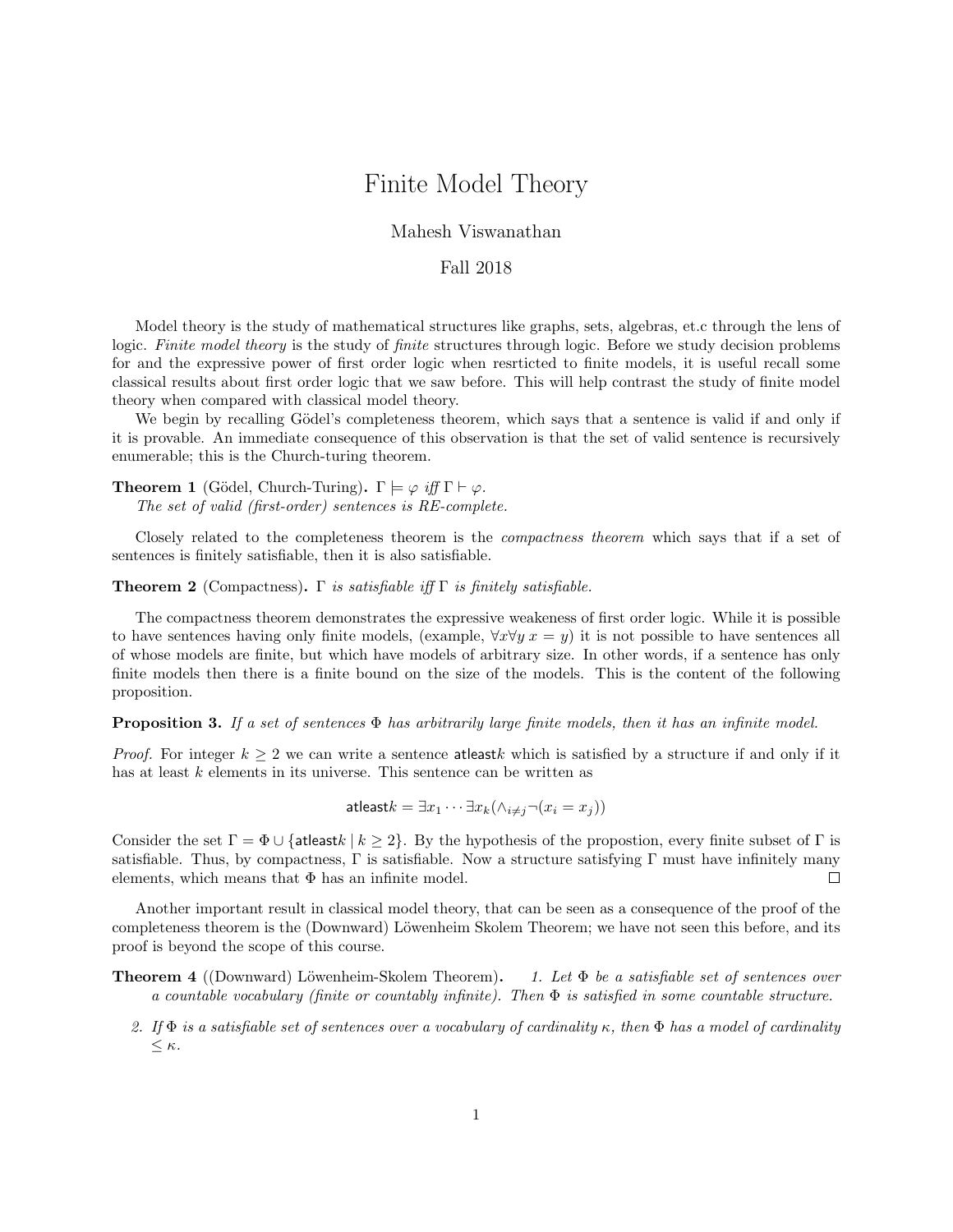Example 5 (Skolem's Paradox). Theorem 4 is surprising in the light of the following observation made by Skolem. Let  $\Phi_{\text{set}}$  be some reasonable set of axioms for set theory. Since  $\Phi_{\text{set}}$  is going to be satisfiable, by the above theorem, we can conclude that there is a countable structure A that satisfies  $\Phi_{\text{set}}$ . Now the universe of  $A$  will consist of elements that represent the various sets, and  $A$  will also satisfy all the sentences that are logically implied by  $\Phi_{\text{set}}$ . Now one consequences of  $\Phi_{\text{set}}$  is a sentence,  $\psi$ , that (informally) says that there are uncountably many sets; essentially, the set of natural numbers is a set according to the axioms, and so are elements of its power set, which by Cantor's argument will imply the uncountability of the collection of all sets. However, A (which also satisfies this sentence) has only countably many elements! This is refered to as Skolem's Paradox, and is actually not a contradiction. The fact that A satisfies  $\psi$  only implies that there is no element in the universe of  $A$  that satisfies the formal definition of a one-to-one map of the natural numbers onto to the universe of A. It does not in anyway exclude the possibility of there being (outside the universe of  $A$ ) some real function providing such a one-to-one correspondence.

The Löwenheim-Skolem Theorem gives us more evidence of the weakness of first-order logic's expressive power. But before presenting this application, a few definitions are in order.

**Definition 6.** For  $\tau$ -structures A and B, a function  $h : u(\mathcal{A}) \to u(\mathcal{B})$  is called a *homomorphism* if it preserves relations and constants, i.e.,

- for every  $c \in \tau$ ,  $h(c^{\mathcal{A}}) = c^{\mathcal{B}}$ ,
- for every n-ary relation  $R \in \tau$  and  $a_1, \ldots a_n \in u(\mathcal{A}), (a_1 \ldots a_n) \in R^{\mathcal{A}}$  iff  $(h(a_1) \ldots h(a_n)) \in R^{\mathcal{B}}$

A homomorphism h is an *isomorphism* if in addition h is one-to-one and onto. If there is an isomorphism  $h: u(\mathcal{A}) \to u(\mathcal{B})$  then A and B are said to be *isomorphic* and is denoted by  $\mathcal{A} \cong \mathcal{B}$ .

**Definition 7.** Two structures A and B (of the same vocabulary  $\tau$ ) are said to be *elementarily equivalent*, written  $\mathcal{A} \equiv \mathcal{B}$ , if for every sentence  $\varphi$  (over  $\tau$ ),  $\mathcal{A} \models \varphi$  if and only if  $\mathcal{B} \models \varphi$ . In other words,  $\mathcal{A}$  and  $\mathcal{B}$  satisfy exactly the same first-order sentences.

It follows from Definitions 6 and 7, that if  $\mathcal{A} \cong \mathcal{B}$  then  $\mathcal{A} \equiv \mathcal{B}$ . A natural question to ask is if the converse holds; is it the case that there is always a first order sentence that will "distinguish" any two non-isomorphic structures? The answer is no because of Theorem 4.

**Proposition 8.** There are structures A and B such that  $\mathcal{A} \equiv \mathcal{B}$  but  $\mathcal{A} \not\cong \mathcal{B}$ .

*Proof.* Consider  $\mathcal{R} = (\mathbb{R}, \leq, 0, 1, +, \cdot)$ , and  $\Gamma = \text{Th}(\mathcal{R}) = \{ \varphi \mid \mathcal{R} \models \varphi \}$ . By Theorem 4,  $\Gamma$  has a countable model A. Clearly, A is not isomorphic to R, as  $u(A)$  and  $u(R)$  have different cardinalities.  $\Box$ 

Compactness and the Downward Löwenheim-Skolem Theorem, together demonstrate that first order logic is not expressive enough to characterize models precisely. Since  $\text{Th}(\mathcal{R})$  is an important first order theory, structures that have the same theory as  $\text{Th}(\mathcal{R})$  have a special name.

**Definition 9.** A is a real-closed field if  $A \equiv (\mathbb{R}, \leq, 0, 1, +, \cdot)$ .

## 1 Finite Model TheorY

We will now restrict our attention to the set of finite models of first order sentences. When we focus our attention to finite models, a number of observations we made before, no longer hold. In this section, we will investigate the same questions as before, but restrict our attention to finite models.

For finite models, both the completeness theorem and the compactness theorem fail. The failure of the Completeness Theorem is documented by Trakhtenbrot's Theorem.

**Theorem 10** (Trakhtenbrot's Theorem). Given a sentence  $\varphi$  (over finite vocabulary  $\tau$ ), checking if  $\varphi$  is satisfiable in a finite model is RE-complete.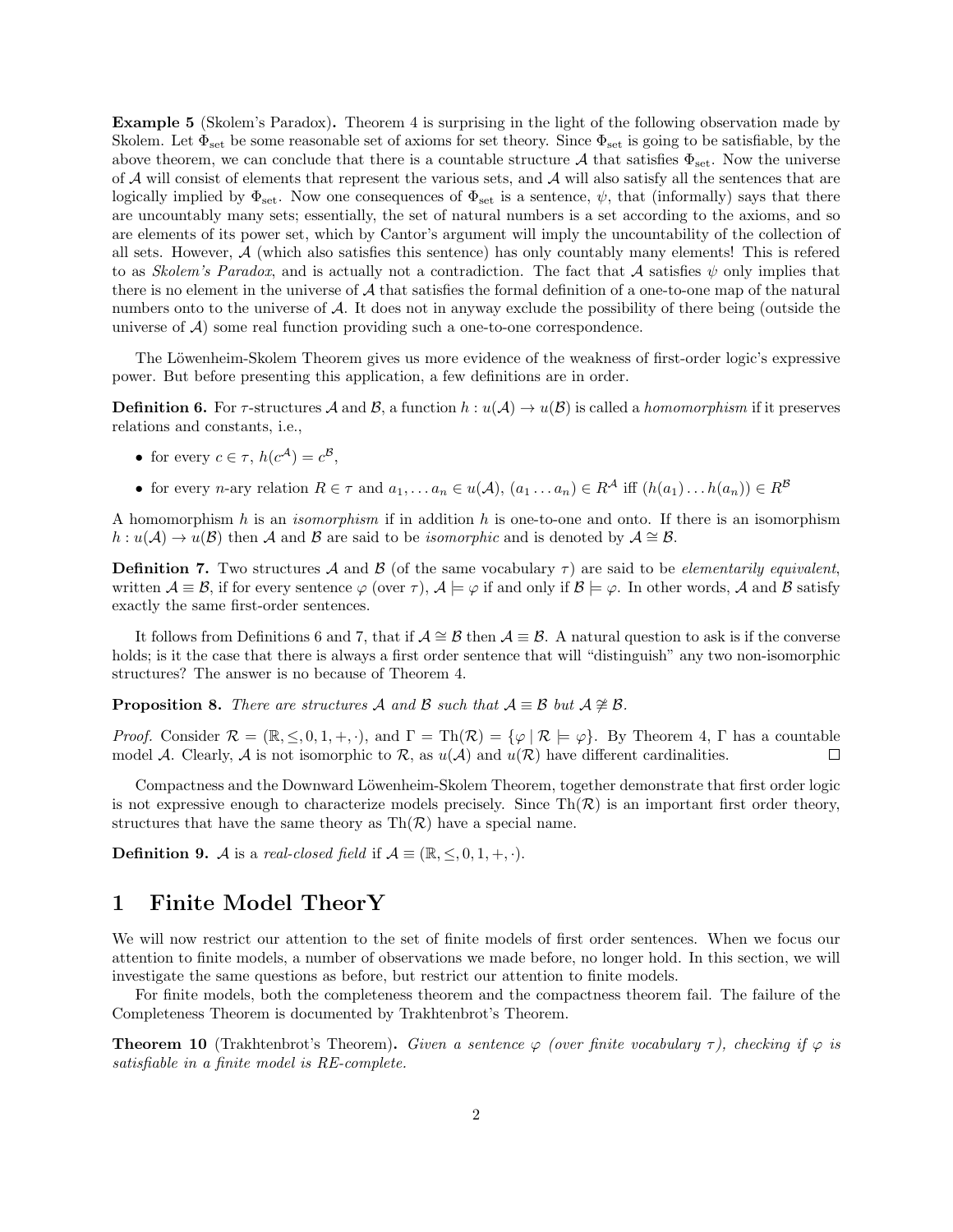*Proof.* The following non-deterministic Turing machine demonstrates membership in  $RE$  — guess the structure A, and check if  $A \models \varphi$ .

Hardness follows from the reduction in the proof of the Church-Turing theorem.

Theorem 10 has immediate consequences to the validity problem over finite models.

Corollary 11. Given a sentence  $\varphi$  (over finite vocabulary  $\tau$ ), checking if  $\varphi$  holds in all finite models is co-RE-complete. Thus, validity over finite models is not recursively enumerable.

Corollary 11 means that the Completeness Theorem does not hold over finite models, i.e., there is no sound and complete proof system that reasons about finite models. The second pillar of classical model theory, namely the Compactness Theorem, also fails to hold when we focus on finite models.

**Proposition 12.** There is a set of sentences Γ such that every finite subset of Γ has a finite model, but Γ itself, does not have a finite model,

Proof. Recall the sentence,

$$
\eta_{\geq k} = \exists x_1 \exists x_2 \cdots \exists x_k (\bigwedge_{i \neq j} \neg (x_i = x_j))
$$

 $\Gamma = \{\eta_{\geq k}\}_{k>0}$  satisfies the conditions of the proposition.

Failure of the compactness theorem, suggests that another classical result, Theorem 4, is also unlikely to hold. In the context of finite models, we talk about small models. A logic  $\mathcal L$  is said to have the *small model* property if there is a computable function f such that for every formula  $\varphi \in \mathcal{L}$  if  $\varphi$  is satisfiable then there is a model of size  $\leq f(|\varphi|)$  in which  $\varphi$  holds (where  $|\varphi|$  is the size of  $\varphi$ ). In other words, if a formula is satisfied then it is satisfied by a "small" model. A simple consequence of Trahtenbrot's Theorem is that first order logic does not have the small model property.

Corollary 13. First order logic does have the small model property.

Proof. Suppose first-order logic did have the small model property. Then there is a computable funtion f such that every satisfiable formula is satisfied in a structure of size bounded by the function  $f$ . This means that there is a decision procedure to check if a formula is satisfied in a finite model; the algorithm basically goes through all structures of size  $\leq f(|\varphi|)$  and checks if  $\varphi$  holds in any of them. If none of these satisfy  $\varphi$ then we can conclude that  $\varphi$  is not satisfiable. This contradicts Trakhtenbrot's Theorem (Theorem 10) that says finite satisfiability is not decidable.  $\Box$ 

The violation of the completeness theorem, the compactness theorem, and the small model property, seem to suggest that in some ways that first order logic restricted to finite models is very expressive. Another evidence of this is the following proposition.

**Proposition 14.** For any finite structure A, there is a sentence  $\varphi_A$  such that for any B, if  $B \models \varphi_A$  then  $\mathcal{B} \cong \mathcal{A}.$ 

*Proof.* Let  $\tau$  be the signature and  $u(A) = \{a_1, \ldots a_n\}$ . Then  $\varphi_A$  is

$$
\exists x_1 \exists x_2 \cdots \exists x_n (\bigwedge_{i \neq j} \neg (x_i = x_j) \land \forall x_{n+1} (\bigvee_i x_{n+1} = x_i) \land \bigvee_{\Lambda_{c \in \tau, c^A = a_i} (x_i = c) \land \bigwedge_{R \in \tau, (a_{i_1}, \dots, a_{i_k}) \in R^A} R x_{i_1} \cdots x_{i_k} \land \bigwedge_{R \in \tau, (a_{i_1}, \dots, a_{i_k}) \notin R^A} \neg R x_{i_1} \cdots x_{i_k}
$$

An immediate consequence of Proposition 14 is that elementary equivalence coincides with isomorphism for finite models.

 $\Box$ 

 $\Box$ 

 $\Box$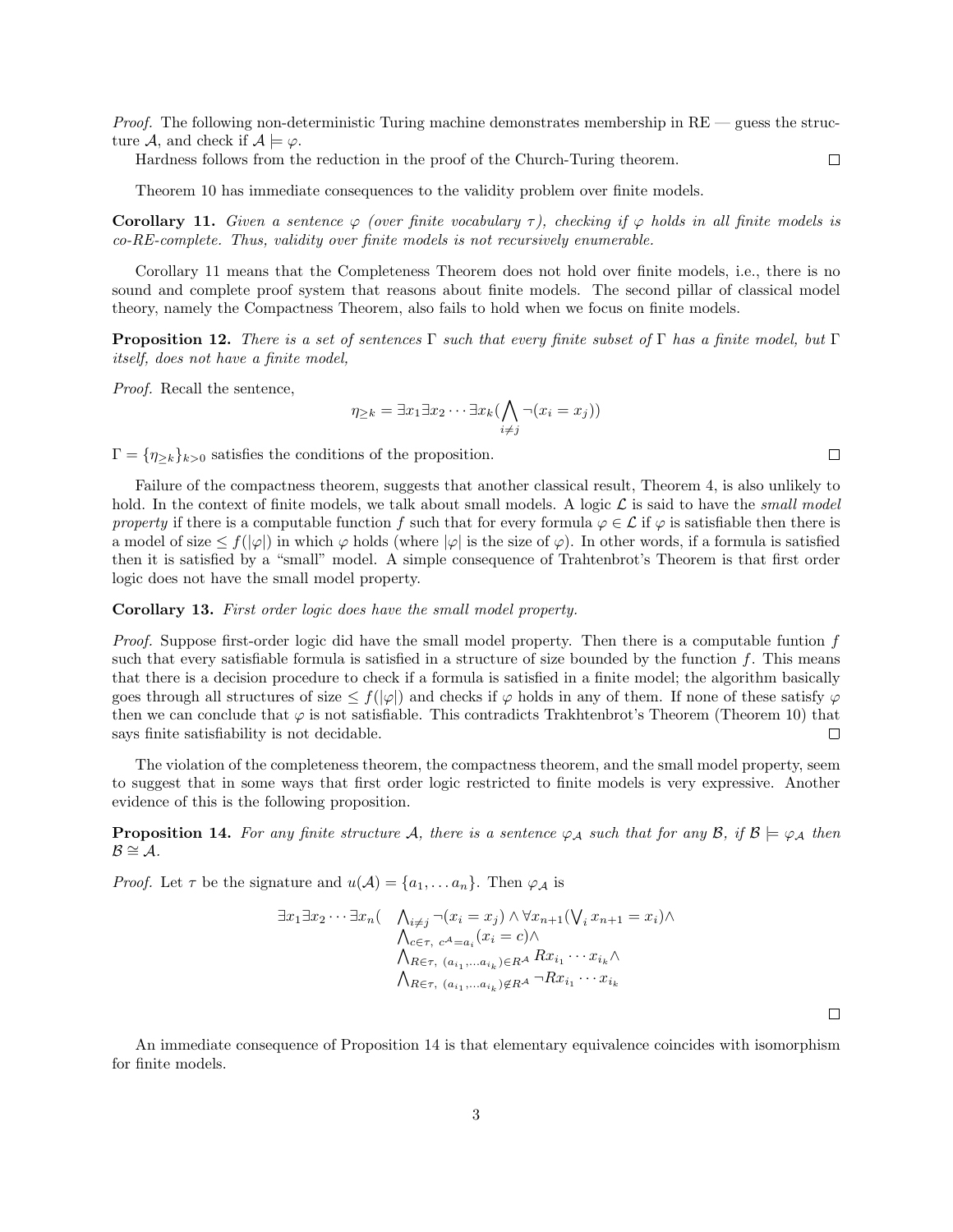**Corollary 15.** If A and B are finite  $\tau$ -structures and  $\mathcal{A} \equiv \mathcal{B}$  then  $\mathcal{A} \cong \mathcal{B}$ .

In addition, any set of finite models can be characterized exactly by a set of sentences.

**Corollary 16.** Let K be any set of finite structures. There is a set of sentences  $\Gamma$  such that  $\llbracket \Gamma \rrbracket = K$ . *Proof.* Let  $\eta_{\leq k} = \exists x_1 \cdots \exists x_k \forall x_{k+1} \vee_{j \leq k} (x_{k+1} = x_j)$ , and  $\eta_{=k} = \eta_{\leq k} \wedge \eta_{\geq k}$ . Then  $\Gamma = \{ \eta_{=k} \to (\vee_{\mathcal{A} \in K, \ |\mathcal{A}| = k} \varphi_{\mathcal{A}}) \, | \, k \in \mathbb{N} \}$ 

 $\Box$ 

# 2 Expressive power of First Order Logic

Corollary 16 demonstrates the expressive power of first order logic when restricted to finite models — every collection of finite models can be defined using a set of sentences. In the section, we will explore when a set of finite models can be described by a single sentence (as opposed to a set of sentences). This leads us to the notion of definability which will be our subject of study.

**Definition 17.** A collection K of finite structures is definable if there is a sentence  $\varphi$  such that  $\|\varphi\| = K$ .

We can come up with a simple characterization of when a collection of models is not definable. This characterization will then be exploited to characterize the expressive power of first order logic. In order to give this characterization, we introduce the notion of quantifier rank of formulas.

**Definition 18.** The quantifier rank of formula  $\varphi$  (denoted  $\text{qr}(\varphi)$ ) is inductively defined as follows:

- $\text{qr}((t_i = t_j)) = \text{qr}(Rt_1 \cdots t_k) = 0$
- $\text{qr}(\neg \varphi) = \text{qr}(\varphi)$
- $\text{qr}(\varphi \vee \psi) = \max \text{qr}(\varphi), \text{qr}(\psi)$
- $\text{qr}(\exists x \varphi) = 1 + \text{qr}(\varphi)$

The quantifier rank of a formula simply counts the number of quantifiers that any subformula is in the scope of. Let us look at some examples. Atomic formulas have quantifier rank  $0 - \text{qr}(\neg(x = y)) = 0$ . Recall that  $\eta_{\leq k} = \exists x_1 \cdots \exists x_k \forall x_{k+1} \vee_{j \leq k} (x_{k+1} = x_j)$ , and  $\eta_{\geq k} = \neg \eta_{\leq k-1}$ . We have  $\text{qr}(\eta_{\leq k}) = k+1$ ,  $\text{qr}(\eta_{\geq k}) = k$ , and  $\text{qr}(\eta_{\leq k} \wedge \eta_{\geq k}) = k + 1$ .

Distinguishing formulas based on quantifier rank, allows one to get a finer grained notion of elementary equivalence of structures.

**Definition 19.** A is elementarily equivalent to B upto quantifier rank m (denoted  $A \equiv_m B$ ) iff for all  $\varphi$ with  $\text{qr}(\varphi) \leq m, \mathcal{A} \models \varphi \leftrightarrow \mathcal{B} \models \varphi.$ 

Elementary equivalence upto a quantifier rank helps us get a simple characterization of non-definability.

**Proposition 20.** If K is a collection of finite structures such that for every m, there exist finite structures  $A, B$  such that

- $A \equiv_m B$ , and
- $A \in K$  and  $B \notin K$

then  $K$  is not definable.

*Proof.* Suppose (for contradiction) K is definable by  $\varphi$ . Let  $m_0 = \text{qr}(\varphi)$ . Then, there exists A and B such that  $\mathcal{A} \equiv_{m_0} \mathcal{B}$  but  $\mathcal{A} \in K$  and  $\mathcal{B} \notin K$ . Since  $\mathcal{A} \equiv_{m_0} \mathcal{B}$ , we have  $\mathcal{A} \models \varphi$  iff  $\mathcal{B} \models \varphi$ . But as  $\mathcal{A} \in K$  and  $\mathcal{B} \notin K$ ,  $\varphi$  cannot possibly define K as we know that either  $\mathcal{A} \not\models \varphi$  or  $\Box$ fosensatBϕ.

Is the converse of Proposition 20 true? That is, if for some  $m, K$  is a collection of equivalence classes of  $\equiv_m$ , then is K definable? The answer turns out to be yes. To establish this result, we will take a detour via games that help understand the expressive power of first order logic.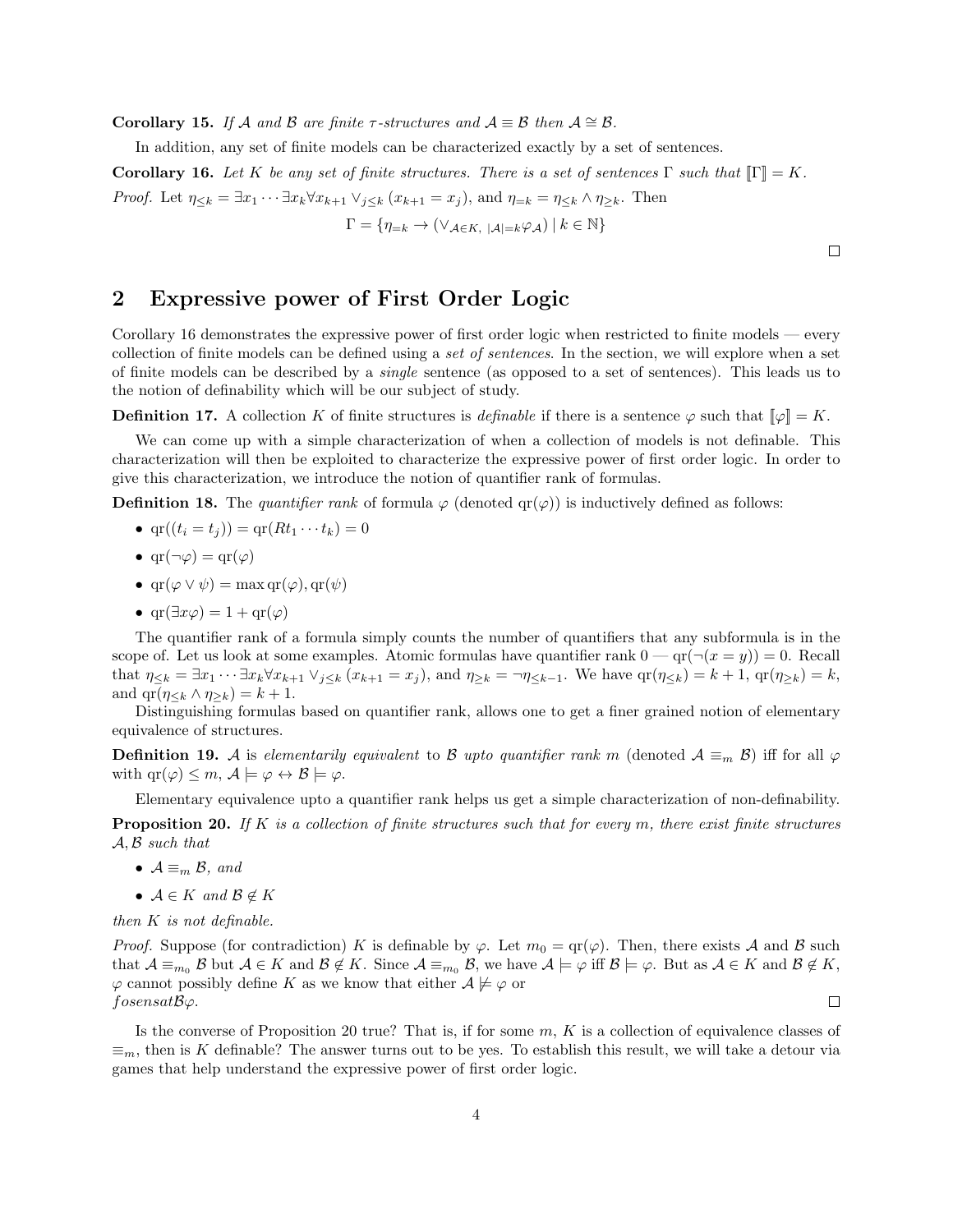#### 2.1 Ehrenheucht-Fraisse Games

We will now define a class of games, called Ehrenheucht-Fraisse games, that helps us characterize elementary equivalence upto quantifier rank  $m$  on finite structures. This characterization also helps understand the expressive power of first order logic on finite models. To define these games, we need to introduce the notion of partial isomorphisms, which are partial functions between structures that behave like on an isomorphism on their domain.

Recall that a partial function  $f : A \hookrightarrow B$  is a mapping from A to B that may not be defined on all elements of A. The *domain* of the partial function  $f$  is the set of elements on which  $f$  is defined; we will denote it by  $\text{dom}(f)$ . If  $a \in \text{dom}(f)$ , will denote that sometimes by  $f(a) \downarrow$ . We will denote by  $\emptyset$  the partial function whose domain is ∅.

**Definition 21.** A partial function  $p : u(A) \hookrightarrow u(B)$  is a partial isomorphism between  $\tau$ -structures A and B iff

- $p$  is 1-to-1,
- For every constant  $c \in \tau$ ,  $c^{\mathcal{A}} \in \text{dom}(p)$  and  $c^{\mathcal{B}} = p(c^{\mathcal{A}})$ , and
- For every k-ary relation  $R \in \tau$ , and  $a_1, \ldots a_k$  such that  $a_i \in \text{dom}(p), (a_1, \ldots a_k) \in R^{\mathcal{A}}$  iff  $(p(a_1), \ldots p(a_k)) \in$  $R^{\mathcal{B}}$ .

Observe that if p is an isomorphism between A and B, then p is also a partial isomorphism. Another simple example of a partial isomorphism is  $\emptyset$ , which is a partial isomorphism if the signature tau does not have any constant symbols. Partial isomorphism preserve the truth of *atomic formulas*; here we call  $\varphi$  and atomic formula if  $qr(\varphi) = 0$ .

**Proposition 22.** Let p be a partial isomorphism between A and B. Let  $\varphi$  be an atomic formula with free variables  $x_1, \ldots x_n$ . Then, for every  $a_1, \ldots a_n$  such that  $a_i \in \text{dom}(p)$ ,

$$
\mathcal{A} \models \varphi[[x_i \mapsto a_i]_{i=1}^n] \qquad \text{iff} \qquad \mathcal{B} \models \varphi[[x_i \mapsto p(a_i)]_{i=1}^n]
$$

*Proof.* Follows by induction on  $\varphi$ .

Proposition 22 cannot be extended to formulas that are not atomic. This can be seen by the following example.

**Example 23.** Let  $A = (\{0, 1, 2, 3\}, \leq^A)$  with  $0 \leq^A 1 \leq^A 2 \leq^A 3$ , and let  $\mathcal{B} = (\{0, 1, 2\}, \leq^B)$  with  $0 < \mathbb{B}$  1  $\lt^{\mathcal{B}}$  2. Consider p such that  $p(0) = 0$ ,  $p(1) = 1$  and  $p(3) = 2$ . Let  $\varphi(x, y) = \exists z(x < z \land z < y)$ . Observe that  $A \models \varphi[[x \mapsto 1, y \mapsto 3]]$ . However,  $B \not\models \varphi[[x \mapsto p(1) = 1, y \mapsto p(3) = 2]]$ . Thus, satisfaction of non-atomic formulas is not preserved under partial isomorphisms.

The games we will introduce, strengthen partial isomorphism to help characterize the preservation of non-atomic formulas. To define these games, it will be convenient to introduce some notation for describing partial isomorphisms. Let  $a_1, a_2, \ldots, a_n \in u(\mathcal{A})$  and  $b_1, b_2, \ldots, b_n \in u(\mathcal{B})$ . then  $p = \{a_i \mapsto b_i\}_{i=1}^n$  denotes the partial isomorphism where  $p(c^{\mathcal{A}}) = c^{\mathcal{B}}$  for every constant  $c \in \tau$ , and  $p(a_i) = b_i$ ; we will assume that if  $a_i = c^{\mathcal{A}}$  for any  $c \in \tau$ , then  $b_i = c^{\mathcal{B}}$ .

Definition 24 (E-F Games). The m-round Ehrenfeucht-Fraisse games (E-F game, for short) on structures A and B (denoted  $G_m(\mathcal{A}, \mathcal{B})$ ) is a game between two players, Spoiler (S) and Duplicator (D) where in each round i,

- S chooses a structure (either A or B) and picks an element from the chosen structure (either  $a_i \in u(\mathcal{A})$ or  $b_i \in u(\mathcal{B})$ , and
- D then responds by picking an element from the other structure (either  $b_i \in u(\mathcal{B})$  or  $a_i \in u(\mathcal{A})$ ).

 $\Box$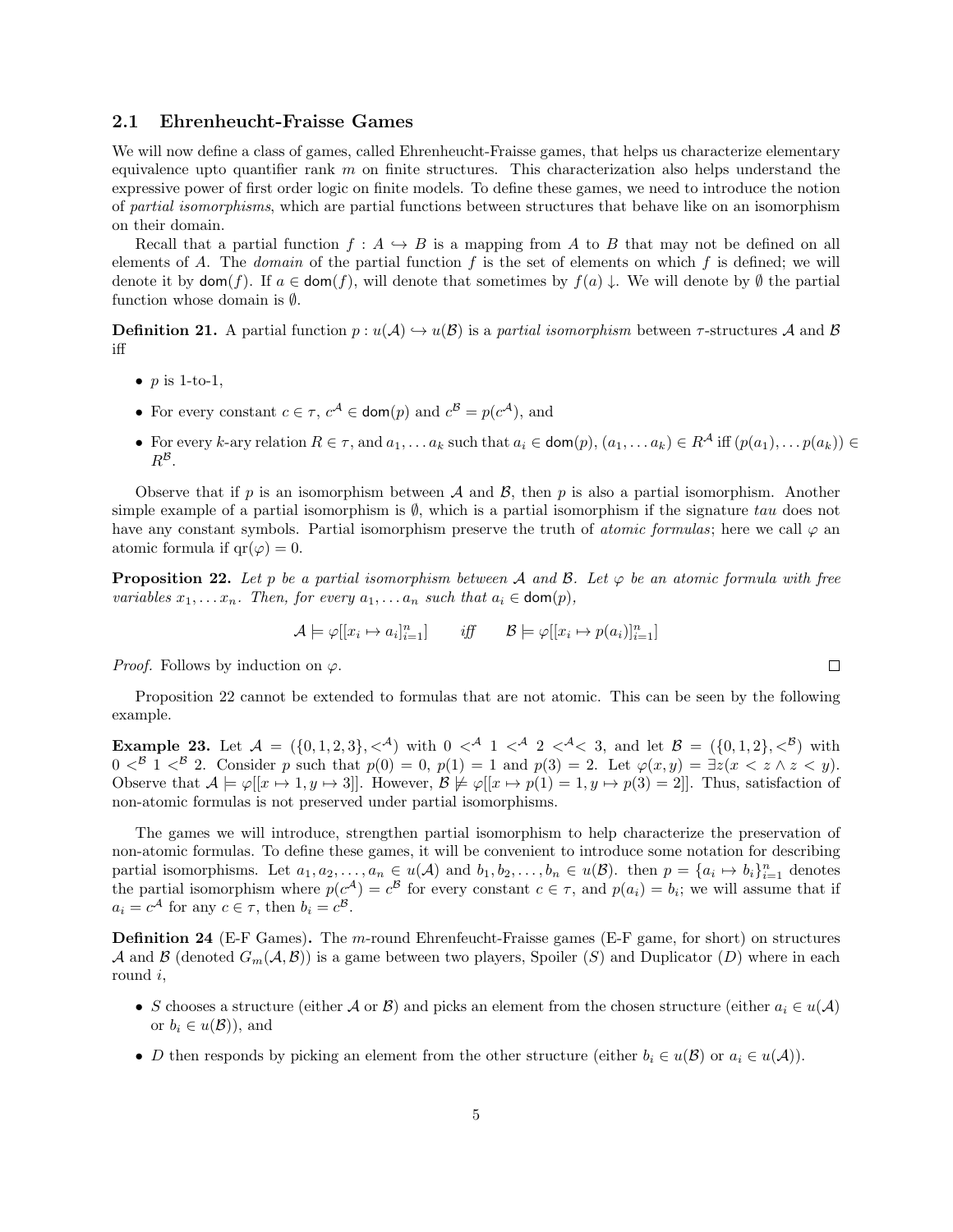Example 25. A:  $a \longrightarrow b \longrightarrow c \longrightarrow d$   $B: 1 \longrightarrow 2 \longrightarrow 3 \longrightarrow 4 \longrightarrow 5$ 

Figure 1: Two order structures A and B are shown.  $i \rightarrow j$  means that i is less than j.

|  | $A: a \longrightarrow b \longrightarrow c \longrightarrow d \longrightarrow e \longrightarrow f \longrightarrow g \longrightarrow h \longrightarrow i$ |  |
|--|--------------------------------------------------------------------------------------------------------------------------------------------------------|--|
|  | $\mathcal{B}: 1 \longrightarrow 2 \longrightarrow 3 \longrightarrow 4 \longrightarrow 5 \longrightarrow 6 \longrightarrow 7 \longrightarrow 8$         |  |



Duplicator wins the play  $(a_1, b_1), (a_2, b_2), \ldots (a_m, b_m)$  if  $\{a_i \mapsto b_i\}_{i=1}^m$  is a partial isomorphism.

The Duplicator (Spoiler) wins the game  $G_m(\mathcal{A}, \mathcal{B})$  if there is a strategy for the Duplicator (Spoiler) such that no matter how the Spoiler (Duplicator) plays, the Duplicator (Spoiler) wins the game.

Let us look at some examples to help understand  $E-F$  games. We will often use  $D$  for the Duplicator, and S for the Spoiler when describing these games.

Consider the ordered structures  $\mathcal{A} = (\{a, b, c, d\}, \leq)$  and  $\mathcal{B} = (\{1, 2, 3, 4, 5\}, \leq)$  shown in Figure 1. We can argue that the Spoiler wins  $G_3(\mathcal{A}, \mathcal{B})$  as follows.

- 1st round:  $S$  picks 3.  $D$  has to pick  $b$  or  $c$ .
- 2nd round: If D picks b, then S picks 1, and if D picks c then S picks 5. Let us consider the case when  $S$  picks 1. Now  $D$  has to pick  $a$ .
- 3rd round: Now  $S$  picks 2, and  $D$  is stuck.

Let us instead consider the structures  $\mathcal{A} = (\{a, b, c, d, e, f, g, h, i\}, \leq)$  and  $\mathcal{B} = (\{1, 2, 3, 4, 5, 6, 7, 8\}, \leq)$ shown in Figure 2. Now the Duplicator wins  $G_3(\mathcal{A}, \mathcal{B})$ . We will give a general strategy for the Duplicator to win in such games in Theorem 28.

Let us now make some simple observations about such games. First observe that if the game is played on isomorphic structures then the Duplicator can always play in manner that she wins.

**Proposition 26.** If  $A \cong B$  then the duplicator wins  $G_m(A, B)$  for any m.

*Proof.* Let  $f: u(\mathcal{A}) \to u(\mathcal{B})$  be an isomorphism between  $\mathcal{A}$  and  $\mathcal{B}$ . The strategy for the duplicator is as follows: whenever S picks  $a \in u(\mathcal{A})$ , then D picks  $f(a)$ , and when S picks  $b \in u(\mathcal{B})$ , D picks  $f^{-1}(b)$ .  $\Box$ 

Another straightforward observation is that if the Duplicator wins a game with m rounds, then she also wins the game is it is played for fewer than  $m$  rounds. Dually, if the Spoiler wins the  $m$ -round game then she wins games played for more than  $m$ -rounds as well.

**Proposition 27.** If the Duplicator wins  $G_m(\mathcal{A}, \mathcal{B})$  then the Duplicator also wins  $G_n(\mathcal{A}, \mathcal{B})$ , where  $n \leq m$ . If the Spoiler wins  $G_m(\mathcal{A}, \mathcal{B})$  then the Spoiler also wins  $G_n(\mathcal{A}, \mathcal{B})$ , where  $n \geq m$ .

While Proposition 26 identifies a simple case when the Duplicator can win, there are contexts where the structures are not isomorphic but the Duplicator can nonetheless win. This case was identified in Example 25. The structures we will consider are ordered structures. What we mean is that the signature is  $\tau_0 = \{\leq\}$  and the structures we consider interpret  $\leq$  as an ordering relation on the universe. On such ordered structures we have the following observation due to Gurevich.

**Theorem 28** (Gurevich). Consider structures  $A = (A, \leq)$  and  $B = (B, \leq)$ . If  $|A| \geq 2^m$  and  $|B| \geq 2^m$  then the duplicator wins  $G_m(\mathcal{A}, \mathcal{B})$ .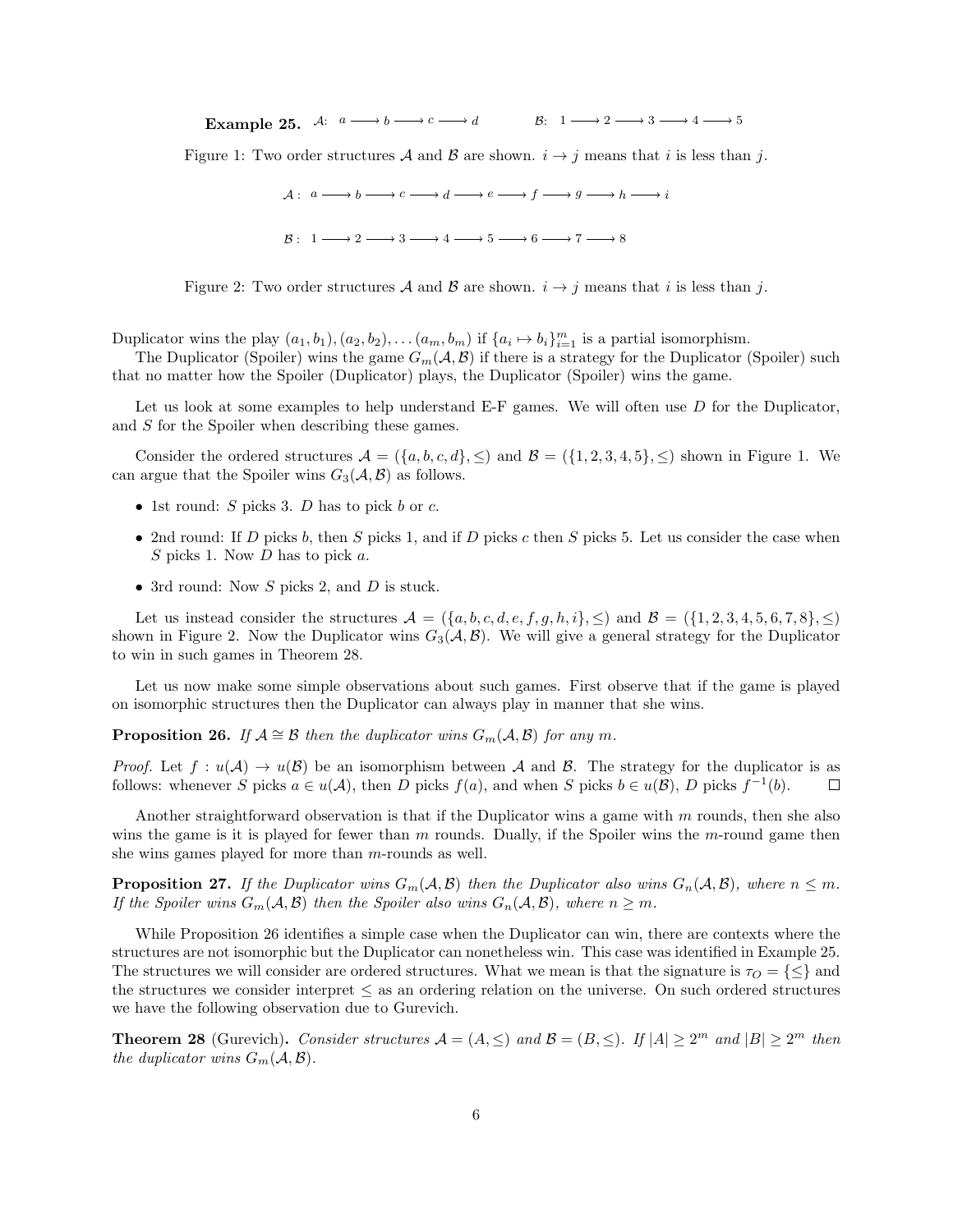*Proof.* Let  $a_{\min}$  and  $a_{\max}$  be the smallest and largest elements in A, and let  $b_{\min}$  and  $b_{\max}$  be the smallest and largest elements in  $\beta$ . The result is proved by induction on m. In the base case, when  $m = 0$ , the observation holds trivially. Let us consider the game  $G_m(\mathcal{A}, \mathcal{B})$  in the induction step. Without loss of generality, suppose S picks  $a \in u(\mathcal{A})$ . There are 2 cases to consider based on a's relationship with  $a_{\min}$  and  $a_{\max}$ .

- Case  $|a a_{\min}| < 2^{m-1}$ . Then  $|a_{\max} a| > 2^{m-1}$ . D will pick b such that  $|b b_{\min}| = |a a_{\min}|$ . In subsequent rounds, when S picks in  $[a, a_{\min}]$  (or  $[b_{\min}, b]$ ) D will an element in  $[b_{\min}, b]$  ( $[a_{\min}, a]$ ) according to the isomorphism, and when S picks in  $[a, a_{\text{max}}]$  (or  $[b, b_{\text{max}}]$ ) D will pick from  $[b, b_{\text{max}}]$  (or  $[a, a_{\text{max}}]$  according to the winning strategy constructed by the induction hypothesis.
- Case  $|a_{\text{max}} a| < 2^{m-1}$ . D picks b such that  $|b_{\text{max}} b| = |a_{\text{max}} a|$ . Correctness as in previous case.
- Otherwise, D picks b such that  $|b b_{\min}|$  and  $|b_{\max} b|$  are both  $\geq 2^{m-1}$ . Correctness follows from the strategy constructed inductively.

 $\Box$ 

Theorem 28 identifies a situation when the Duplicator can even on structures that are not isomorphic. However, if the game played for enough rounds, then the Duplicator can only win if the structures are isomorphic.

#### **Proposition 29.** If  $|u(A)| = m$  and duplicator wins  $G_{m+1}(A, B)$  then  $A \cong B$ .

*Proof.* Suppose  $A \not\cong B$ . We consider two cases. Let us first consider the case when  $|u(A)| = |u(B)|$ . Then, there is no 1-to-1 onto function that is an isomorphism. The Spoiler's strategy is to pick a new element in each round, and after m rounds the game constructs a bijective function. Since the constructed bijective function is not an isomorphism (and hence not a partial isomorphism),  $S$  wins in  $m$  rounds.

On the other hand, suppose  $|u(A)| \neq |u(B)|$ . Again S picks new element in each round from larger structure. After as many rounds as smaller structure (which is  $\leq m$ ), S can pick a new element from the larger structure and D will lose.  $\Box$ 

E-F games allow us prove the elementary equivalence of structures for sentences upto a certain quantifier rank, provided the Duplicator can win. In order to prove such a result, it is convenient to consider a generalization of the E-F game that we have looked at so far — instead of starting with no elements picked, we start the game when some elements of each structure have already been identified. Let us define this precisely.

**Definition 30.** Let  $\overrightarrow{a} = a_1, \ldots a_s$  and  $\overrightarrow{b} = b_1, \ldots b_s$ . The m-round E-F game on structures A and B with **Definition 50:** Let  $\alpha = a_1, \ldots, a_s$  and  $\beta = b_1, \ldots, b_s$ . The *m* found E I gaint on structures A and D with pre-picked positions  $\overrightarrow{a}$  and  $\overrightarrow{b}$  (denoted  $G_m(\mathcal{A}, \overrightarrow{a}, \mathcal{B}, \overrightarrow{b})$ ) proceeds like  $G_m(\mathcal{A}, \mathcal{B})$ if  $\overrightarrow{a}$   $\overrightarrow{a}$   $\overrightarrow{b}$   $\overrightarrow{b}$  is a partial isomorphism, where

- $\overrightarrow{a'} = a'_1, \ldots a'_m$  are the elements of A picked during the game and  $\overrightarrow{b'} = b'_1, \ldots b'_m$  are the elements of B picked during the game, and
- $\overrightarrow{a} \overrightarrow{a} \mapsto \overrightarrow{b} \overrightarrow{b}$  denotes the partial isomorphism  $\{a_i \mapsto b_i, a'_j \mapsto b'_j\}_{i=1,j+1}^{i=s, j=m}$ .

Given the definition of E-F games with pre-picked positions, it is easy to argue that the following two properties hold. First, if D wins  $G_0(\mathcal{A}, \vec{\alpha}, \mathcal{B}, \vec{b})$  then for any atomic formula  $\varphi(x_1, \ldots x_s)$ ,

$$
\mathcal{A} \models \varphi[[x_i \mapsto a_i]_{i=1}^s] \quad \text{iff} \quad \mathcal{B} \models \varphi[[x_i \mapsto b_i]_{i=1}^s].
$$

Second, D wins  $G_m(\mathcal{A}, \overrightarrow{a}, \mathcal{B}, \overrightarrow{b})$  iff for every  $a' \in u(\mathcal{A})$  there is a  $b' \in u(\mathcal{B})$  such that D wins  $G_{m-1}(\mathcal{A}, \overrightarrow{a}a', \mathcal{B}, \overrightarrow{b}b')$ and for every  $b' \in u(\mathcal{B})$  there is  $a' \in u(\mathcal{A})$  such that D wins  $G_{m-1}(\mathcal{A}, \vec{a}a', \mathcal{B}, \vec{b}b')$ . This suggests that we could characterize when the Duplicator can win a game by a single formula. These formulas are called Scott-Hintikka formulas.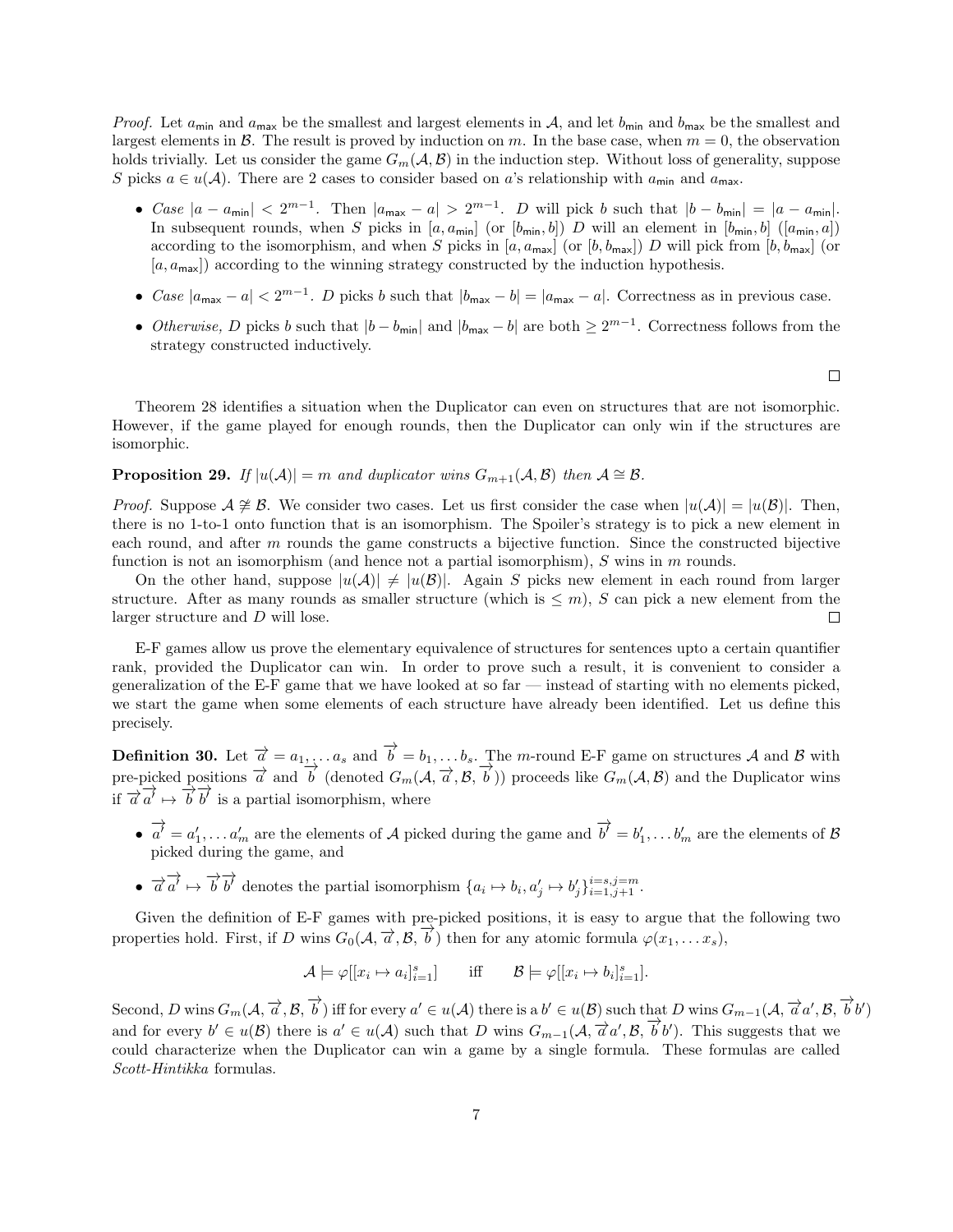**Definition 31.** For a structure  $\mathcal{A}$  and  $\overrightarrow{a} = a_1, a_2, \ldots a_s$  define  $\varphi^m_{\mathcal{A}, \overrightarrow{a}}$  inductively on m as follows.

$$
\varphi_{\mathcal{A}, \overrightarrow{a}}^0 = \bigwedge_{\varphi} \text{ is atomic}, \underset{\mathcal{A} \models \varphi[[x_i \mapsto a_i]]}{\operatorname{atomic}}, \underset{\mathcal{A} \models \varphi[[x_i \mapsto a_i]]}{\operatorname{pi}} \varphi(x_1, \dots x_s)
$$
\n
$$
\varphi_{\mathcal{A}, \overrightarrow{a}}^m = \bigwedge_{a' \in u(\mathcal{A})} \exists x_{s+1} \varphi_{\mathcal{A}, \overrightarrow{a}}^{m-1} \varphi_{\mathcal{A}, \overrightarrow{a}}^{m-1} \vee \varphi_{\mathcal{A}, \overrightarrow{a}}^{m-1} \varphi_{\mathcal{A}, \overrightarrow{a}}^{m-1}
$$

The Scott-Hintikka formulas have quantifier rank  $m$ , and for a finite structure  $\mathcal{A}$ , there are only finitely many Scott-Hintikka formulas (of rank m). Both these observations can be established by induction on m.

**Proposition 32.** The properties hold of Scott-Hintikka formulas. First,  $qr(\varphi_{\mathcal{A},\vec{\sigma}}^m) = m$ . Second, for any  $s, m \{ \varphi_{\mathcal{A}, \overrightarrow{a}}^m \mid \overrightarrow{a} \in u(\mathcal{A})^s \}$  is finite.

Using Scott-Hintikka formulas we can characterize the conditions when the Duplicator can win an E-F game with pre-picked positions.

Theorem 33 (Ehrenfeucht). The following are equivalent.

- (a) D wins  $G_m(\mathcal{A}, \overrightarrow{a}, \mathcal{B}, \overrightarrow{b})$
- (b)  $\mathcal{B} \models \varphi_{\mathcal{A}, \overrightarrow{a}}^{m}[[x_i \mapsto b_i]_{i=1}^s]$
- (c) For every  $\varphi(x_1, \ldots x_s)$  with  $qr(\varphi) \leq m$

$$
\mathcal{A} \models \varphi[[x_i \mapsto a_i]^m_{i=1}] \qquad \text{iff} \qquad \mathcal{B} \models \varphi[[x_i \mapsto b_i]^m_{i=1}]
$$

*Proof.* It is easy to see that  $(c) \Rightarrow (b)$ . To complete the proof, we will establish that  $(b) \Rightarrow (a)$ , and  $(a) \Rightarrow$ (c).

 $((b) \Rightarrow (a))$  We will prove this by induction on m. The base case of  $m = 0$  follows immediate from properties of partial isomorphisms. For the induction step, observe that D wins  $G_m(\mathcal{A}, \vec{\alpha}, \mathcal{B}, \vec{b})$  iff for every  $a' \in u(\mathcal{A})$  there is  $b' \in u(\mathcal{B})$  such that D wins  $G_{m-1}(\mathcal{A}, \vec{a}a', \mathcal{B}, \vec{b}b')$  and for every  $b' \in u(\mathcal{B})$  there is  $a' \in u(\mathcal{A})$  such that D wins  $G_{m-1}(\mathcal{A}, \vec{a}a', \mathcal{B}, \vec{b'}')$  iff (by induction hypothesis) for every  $a' \in u(\mathcal{A})$  there is  $b' \in u(\mathcal{B})$  such that  $\mathcal{B} \models \varphi_{\mathcal{A}, \vec{a} a'}^{m-1}[x_1 \mapsto b_1, \dots x_s \mapsto b_s, x_{s+1} \mapsto b']$  and for every  $b' \in u(\mathcal{B})$  there is  $a' \in u(\mathcal{A})$ such that  $\mathcal{B} \models \varphi_{\mathcal{A}, \overrightarrow{a}a'}^{m-1}[[x_1 \mapsto b_1, \ldots x_s \mapsto b_s, x_{s+1} \mapsto b']]$  iff

$$
\mathcal{B} \models \bigwedge_{a' \in u(\mathcal{A})} \exists x_{s+1} \varphi_{\mathcal{A}, \overrightarrow{a}a'}^{m-1} \land \forall x_{s+1} \bigvee_{a' \in u(\mathcal{A})} \varphi_{\mathcal{A}, \overrightarrow{a}a'}^{m-1}[[x_i \mapsto b_i]_{i=1}^m]
$$

 $((a) \Rightarrow (c))$  Again we will prove by induction on m. The base case is straightforward. For the induction step, consider  $\varphi = \exists x \psi$ , where  $\text{qr}(\psi) \leq m - 1$ . Now  $\mathcal{A} \models \exists x \psi[[x_i \mapsto a_i]_{i=1}^s]$  iff there is  $a' \in u(\mathcal{A})$  such that  $A \models \psi[[x_1 \mapsto a_1, \ldots x_s \mapsto a_s, x \mapsto a']$ . Since D wins the game, there  $b' \in u(\mathcal{B})$  such that D wins  $G_{m-1}(\mathcal{A}, \overrightarrow{a}a', \mathcal{B}, \overrightarrow{b}, b')$ . By induction hypothesis,  $\mathcal{B} \models \psi[[x_1 \mapsto b_1, \ldots x_s \mapsto b_s, x \mapsto b']$  which means  $\mathcal{B} \models \exists x \psi[[x_i \mapsto b_i]_{i=1}^m].$  $\Box$ 

Let us conclude this section by showing that the converse of Proposition 20 holds.

**Theorem 34.** Let K be a set of finite structures. K is not definable iff for every m, there are A and B such that  $A \equiv_m \mathcal{B}$  and  $A \in K$  and  $\mathcal{B} \notin K$ .

*Proof.* ( $\Leftarrow$ ) This is Proposition 20 that we have already proved.

(⇒) We will prove the contrapositive. Suppose for some m, for every A and B such that  $\mathcal{A} \equiv_m \mathcal{B}$  implies  $\mathcal{A} \in K$  iff  $\mathcal{B} \in K$ . Take  $\varphi = \vee_{\mathcal{A} \in K} \varphi_{\mathcal{A}}^m$ . We will show that  $\varphi$  defines K. If  $\mathcal{B} \in K$  then  $\varphi_{\mathcal{B}}^m \models \varphi$  and so  $\mathcal{B} \models \varphi$ . On the other hand, if  $\mathcal{B} \models \varphi$  then  $\mathcal{B} \models \varphi_{\mathcal{A}}^m$  for some  $\mathcal{A} \in K$ . From properties of Scott-Hintikka formulas, we have  $\mathcal{B} \equiv_m \mathcal{A}$ , which means  $\mathcal{B} \in K$ .